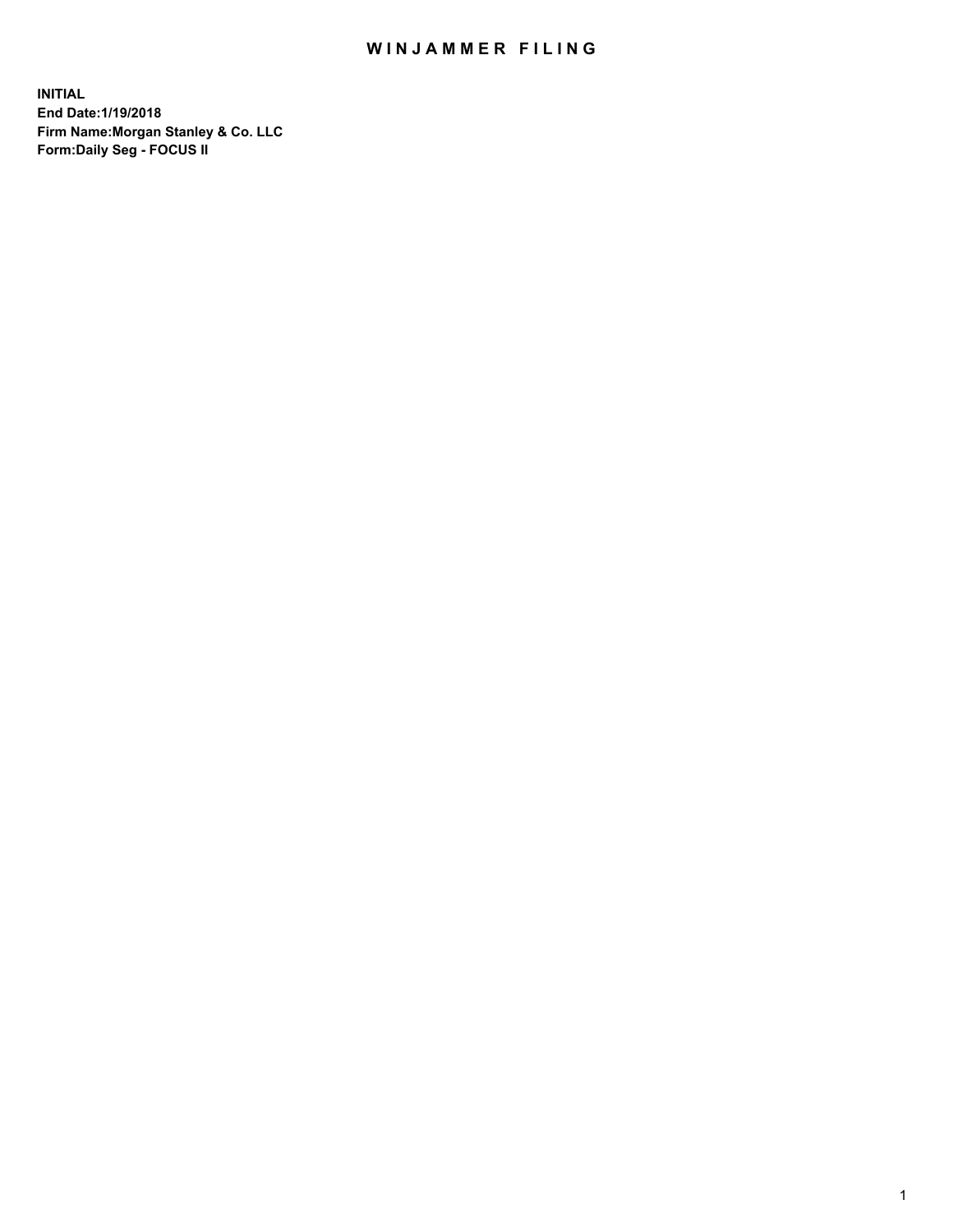#### **INITIAL End Date:1/19/2018 Firm Name:Morgan Stanley & Co. LLC Form:Daily Seg - FOCUS II Daily Segregation - Cover Page**

| Name of Company                                                                   | Morgan Stanley & Co. LLC     |
|-----------------------------------------------------------------------------------|------------------------------|
| <b>Contact Name</b>                                                               | Ikram Shah                   |
| <b>Contact Phone Number</b>                                                       | 212-276-0963                 |
| <b>Contact Email Address</b>                                                      | lkram.shah@morganstanley.com |
| FCM's Customer Segregated Funds Residual Interest Target (choose one):            |                              |
| a. Minimum dollar amount: ; or                                                    | 285,000,000                  |
| b. Minimum percentage of customer segregated funds required:%; or                 |                              |
| c. Dollar amount range between: and; or                                           | 00                           |
| d. Percentage range of customer segregated funds required between: % and %.       | 0 <sub>0</sub>               |
| FCM's Customer Secured Amount Funds Residual Interest Target (choose one):        |                              |
| a. Minimum dollar amount: ; or                                                    | 140,000,000                  |
| b. Minimum percentage of customer secured funds required:%; or                    |                              |
| c. Dollar amount range between: and; or                                           | 00                           |
| d. Percentage range of customer secured funds required between: % and %.          | 0 <sub>0</sub>               |
| FCM's Cleared Swaps Customer Collateral Residual Interest Target (choose one):    |                              |
| a. Minimum dollar amount: ; or                                                    | 92,000,000                   |
| b. Minimum percentage of cleared swaps customer collateral required:% ; or        | <u>0</u>                     |
| c. Dollar amount range between: and; or                                           | <u>00</u>                    |
| d. Percentage range of cleared swaps customer collateral required between:% and%. | 00                           |
|                                                                                   |                              |

Attach supporting documents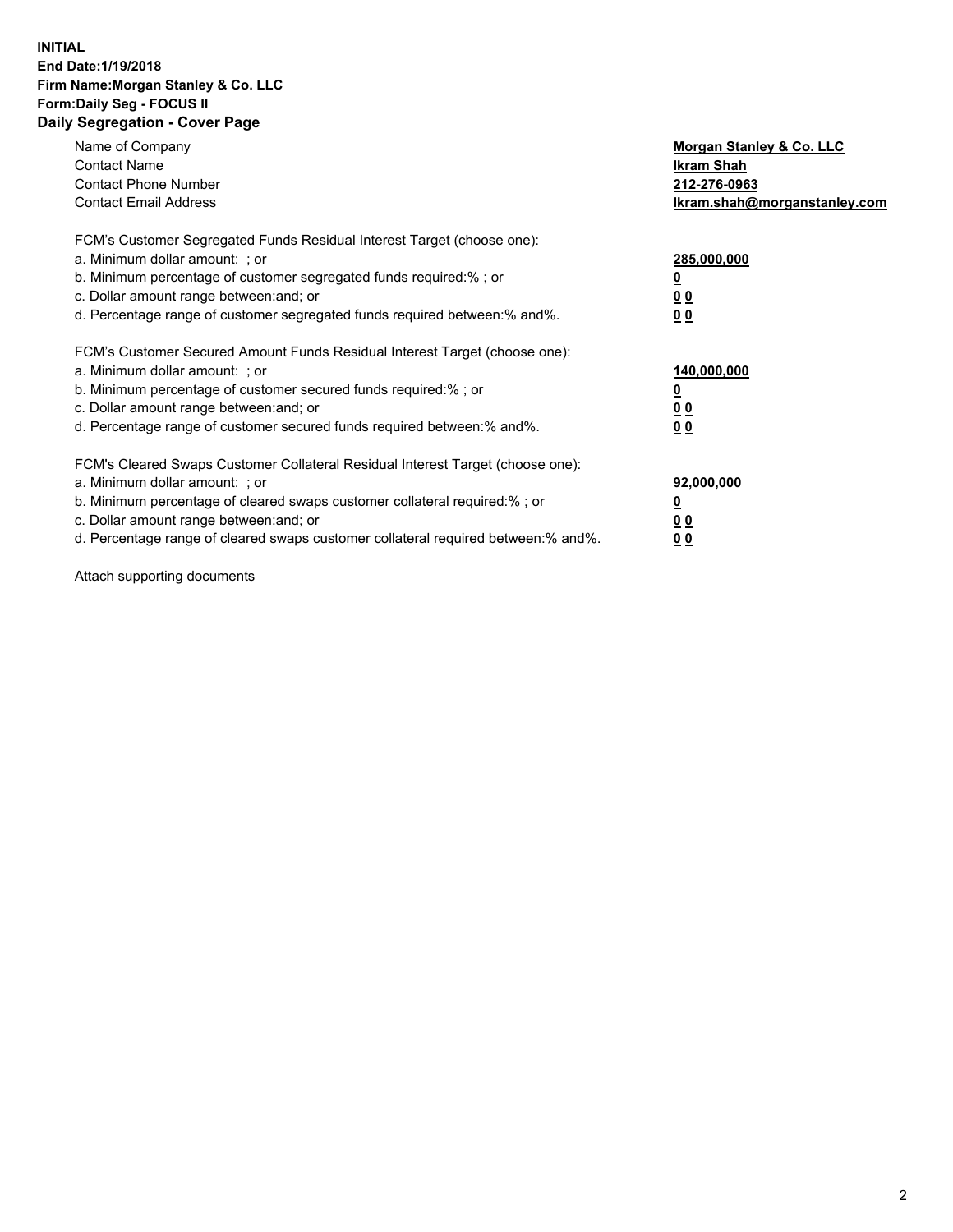### **INITIAL End Date:1/19/2018 Firm Name:Morgan Stanley & Co. LLC Form:Daily Seg - FOCUS II**

# **Daily Segregation - Secured Amounts**

|          | Daily Segregation - Secured Amounts                                                                                                  |                                   |
|----------|--------------------------------------------------------------------------------------------------------------------------------------|-----------------------------------|
|          | Foreign Futures and Foreign Options Secured Amounts                                                                                  |                                   |
|          | Amount required to be set aside pursuant to law, rule or regulation of a foreign                                                     | $0$ [7305]                        |
|          | government or a rule of a self-regulatory organization authorized thereunder                                                         |                                   |
| 1.       | Net ledger balance - Foreign Futures and Foreign Option Trading - All Customers                                                      |                                   |
|          | A. Cash                                                                                                                              | 2,913,329,302 [7315]              |
|          | B. Securities (at market)                                                                                                            | 1,709,917,368 [7317]              |
| 2.       | Net unrealized profit (loss) in open futures contracts traded on a foreign board of trade                                            | 905,198,371 [7325]                |
| 3.       | Exchange traded options                                                                                                              |                                   |
|          | a. Market value of open option contracts purchased on a foreign board of trade                                                       | 12,163,494 [7335]                 |
|          | b. Market value of open contracts granted (sold) on a foreign board of trade                                                         | $-18,102,938$ [7337]              |
| 4.       | Net equity (deficit) (add lines 1.2. and 3.)                                                                                         | 5,522,505,597 [7345]              |
| 5.       | Account liquidating to a deficit and account with a debit balances - gross amount                                                    | 13,060,768 [7351]                 |
|          | Less: amount offset by customer owned securities                                                                                     | -12,747,030 [7352] 313,738 [7354] |
| 6.       | Amount required to be set aside as the secured amount - Net Liquidating Equity                                                       | 5,522,819,335 [7355]              |
|          | Method (add lines 4 and 5)                                                                                                           |                                   |
| 7.       | Greater of amount required to be set aside pursuant to foreign jurisdiction (above) or line                                          | 5,522,819,335 [7360]              |
|          | 6.                                                                                                                                   |                                   |
|          | FUNDS DEPOSITED IN SEPARATE REGULATION 30.7 ACCOUNTS                                                                                 |                                   |
| 1.       | Cash in banks                                                                                                                        |                                   |
|          | A. Banks located in the United States                                                                                                | 322,625,431 [7500]                |
|          | B. Other banks qualified under Regulation 30.7                                                                                       | 790,103,707 [7520] 1,112,729,138  |
|          |                                                                                                                                      | [7530]                            |
| 2.       | Securities                                                                                                                           |                                   |
|          | A. In safekeeping with banks located in the United States                                                                            | 392,691,635 [7540]                |
|          | B. In safekeeping with other banks qualified under Regulation 30.7                                                                   | 0 [7560] 392,691,635 [7570]       |
| 3.       | Equities with registered futures commission merchants                                                                                |                                   |
|          | A. Cash                                                                                                                              | 8,639,432 [7580]                  |
|          | <b>B.</b> Securities                                                                                                                 | $0$ [7590]                        |
|          | C. Unrealized gain (loss) on open futures contracts                                                                                  | -225,618 [7600]                   |
|          | D. Value of long option contracts                                                                                                    | $0$ [7610]                        |
|          | E. Value of short option contracts                                                                                                   | 0 [7615] 8,413,814 [7620]         |
| 4.       | Amounts held by clearing organizations of foreign boards of trade                                                                    |                                   |
|          | A. Cash                                                                                                                              | $0$ [7640]                        |
|          | <b>B.</b> Securities                                                                                                                 | $0$ [7650]                        |
|          | C. Amount due to (from) clearing organization - daily variation                                                                      | $0$ [7660]                        |
|          | D. Value of long option contracts                                                                                                    | $0$ [7670]                        |
|          | E. Value of short option contracts                                                                                                   | 0 [7675] 0 [7680]                 |
| 5.       | Amounts held by members of foreign boards of trade                                                                                   |                                   |
|          | A. Cash                                                                                                                              | 1,984,010,107 [7700]              |
|          | <b>B.</b> Securities                                                                                                                 | 1,317,225,733 [7710]              |
|          | C. Unrealized gain (loss) on open futures contracts                                                                                  | 905,423,989 [7720]                |
|          | D. Value of long option contracts                                                                                                    | 12,163,494 [7730]                 |
|          | E. Value of short option contracts                                                                                                   | -18,102,938 [7735] 4,200,720,385  |
|          |                                                                                                                                      | [7740]                            |
| 6.<br>7. | Amounts with other depositories designated by a foreign board of trade                                                               | $0$ [7760]                        |
| 8.       | Segregated funds on hand                                                                                                             | $0$ [7765]                        |
| 9.       | Total funds in separate section 30.7 accounts<br>Excess (deficiency) Set Aside for Secured Amount (subtract line 7 Secured Statement | 5,714,554,972 [7770]              |
|          | Page 1 from Line 8)                                                                                                                  | 191,735,637 [7380]                |

- 10. Management Target Amount for Excess funds in separate section 30.7 accounts **140,000,000** [7780]
- 11. Excess (deficiency) funds in separate 30.7 accounts over (under) Management Target **51,735,637** [7785]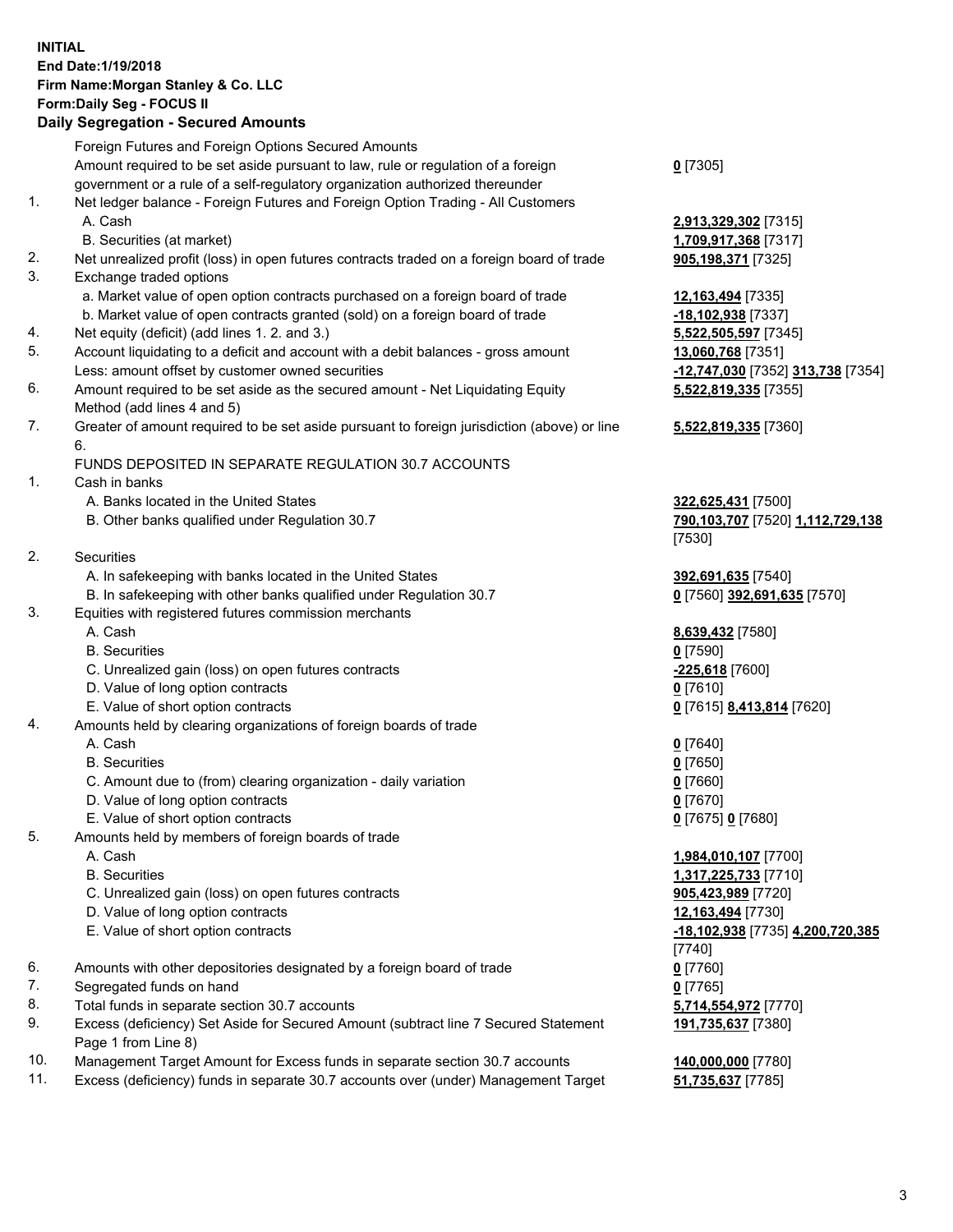### **INITIAL End Date:1/19/2018 Firm Name:Morgan Stanley & Co. LLC Form:Daily Seg - FOCUS II**

## **Daily Segregation - Segregation Statement**

SEGREGATION REQUIREMENTS(Section 4d(2) of the CEAct) 1. Net ledger balance A. Cash **8,016,518,342** [7010] B. Securities (at market) **4,874,987,282** [7020] 2. Net unrealized profit (loss) in open futures contracts traded on a contract market **1,815,196,942** [7030] 3. Exchange traded options A. Add market value of open option contracts purchased on a contract market **376,636,882** [7032] B. Deduct market value of open option contracts granted (sold) on a contract market **-558,035,365** [7033] 4. Net equity (deficit) (add lines 1, 2 and 3) **14,525,304,083** [7040] 5. Accounts liquidating to a deficit and accounts with debit balances - gross amount **391,494,386** [7045] Less: amount offset by customer securities **-308,351,941** [7047] **83,142,445** [7050] 6. Amount required to be segregated (add lines 4 and 5) **14,608,446,528** [7060] FUNDS IN SEGREGATED ACCOUNTS 7. Deposited in segregated funds bank accounts A. Cash **4,659,264,759** [7070] B. Securities representing investments of customers' funds (at market) **0** [7080] C. Securities held for particular customers or option customers in lieu of cash (at market) **966,504,585** [7090] 8. Margins on deposit with derivatives clearing organizations of contract markets A. Cash **5,477,991,602** [7100] B. Securities representing investments of customers' funds (at market) **0** [7110] C. Securities held for particular customers or option customers in lieu of cash (at market) **3,908,482,697** [7120] 9. Net settlement from (to) derivatives clearing organizations of contract markets **98,878,340** [7130] 10. Exchange traded options A. Value of open long option contracts **376,636,882** [7132] B. Value of open short option contracts **-558,035,365** [7133] 11. Net equities with other FCMs A. Net liquidating equity **4,755,490** [7140] B. Securities representing investments of customers' funds (at market) **0** [7160] C. Securities held for particular customers or option customers in lieu of cash (at market) **0** [7170] 12. Segregated funds on hand **0** [7150] 13. Total amount in segregation (add lines 7 through 12) **14,934,478,990** [7180] 14. Excess (deficiency) funds in segregation (subtract line 6 from line 13) **326,032,462** [7190] 15. Management Target Amount for Excess funds in segregation **285,000,000** [7194]

16. Excess (deficiency) funds in segregation over (under) Management Target Amount Excess

**41,032,462** [7198]